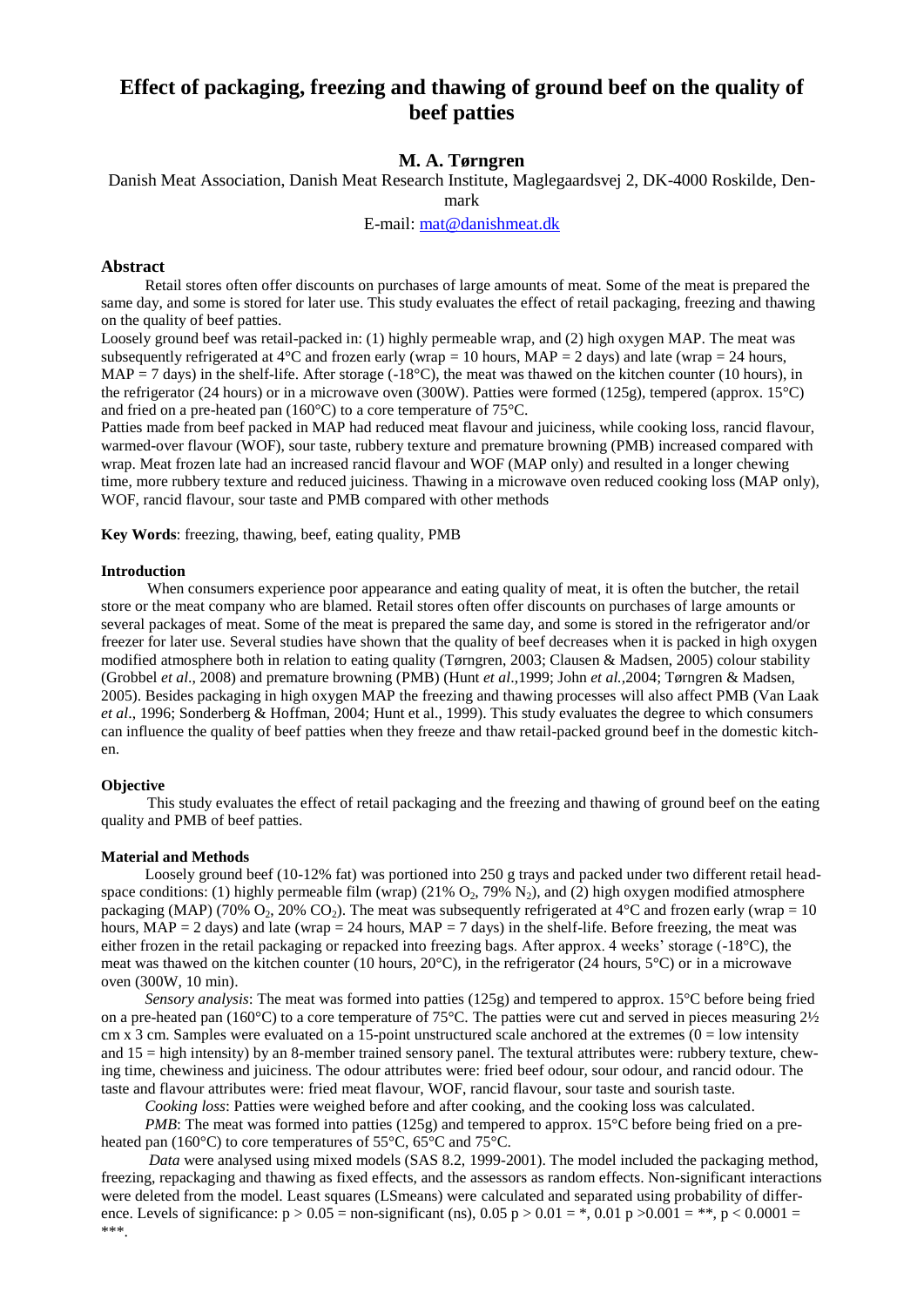#### **Results & Discussions**

The *retail packaging* method had the biggest influence on quality, as it affected the textural properties, cooking loss, flavour and PMB of beef patties. Patties made from beef packed in MAP had decreased juiciness and chewiness along with longer chewing time, intensified rubbery texture (Figure 1) and increased cooking loss. Furthermore, MAP resulted in an altered flavour profile with decreased fried beef flavour and increased rancid flavour, WOF and sour taste. As expected, PMB increased when the meat was packed in MAP compared with meat packed in wrap (Figure 4).



**Figure 1. Effect of packaging on textural attributes**

The *freezing process* did not affect the quality of patties made from beef packed in wrap. However, patties made from meat packed in MAP changed flavour and texture (Figure 2). Fried beef flavour decreased when the meat was frozen late in the shelf-life. Sour taste, WOF and rancid flavour were minimized when MA-packed ground beef was frozen early. Furthermore, patties made from meat frozen late in the shelf-life were less juicy  $(p=0.0185)$ , had a more rubbery texture  $(p=0.0261)$  and had a longer chewing time  $(p=0.0107)$  compared with meat frozen early (data not shown). Results concerning repackaging were indistinct, and would probably have had more influence on the quality changes if the freezing period had been longer than 4 weeks.



**Figure 2. Effect of freezing on the flavour attributes of patties made from MA-packed ground beef**

The *thawing process* had no influence on the texture of beef patties, but influenced the cooking loss of meat packed in MAP (data not shown), the flavour profile and PMB. Beef packed in MAP had a lower cooking loss when is was thawed in a microwave oven (300W) compared with on a kitchen counter (10h, approx. 20°C) or in a refrigerator (24h, 4°C). Furthermore, thawing in a microwave oven resulted in reduced WOF, rancid flavour and sour taste, while fried beef flavour was the same when compared with the other thawing processes (figure 3). PMB was greatly influenced by the thawing process (Figure 4). When thawing in a refrigerator, the internal colour appeared well-done both for beef packed in wrap and MAP, this PMB is minimized without repacking before freezing (not shown). When thawing on the kitchen counter or in a microwave oven, the wrap-packed meat retained its red colour, while meat packed in MAP appeared well-done. However, MA-packed meat thawed on the kitchen counter had a slightly pink internal colour. This is in agreement with Sonderberg & Hoffman (2004), who found that thawing in a refrigerator increases the amount of patties with an intense degree of PMB.